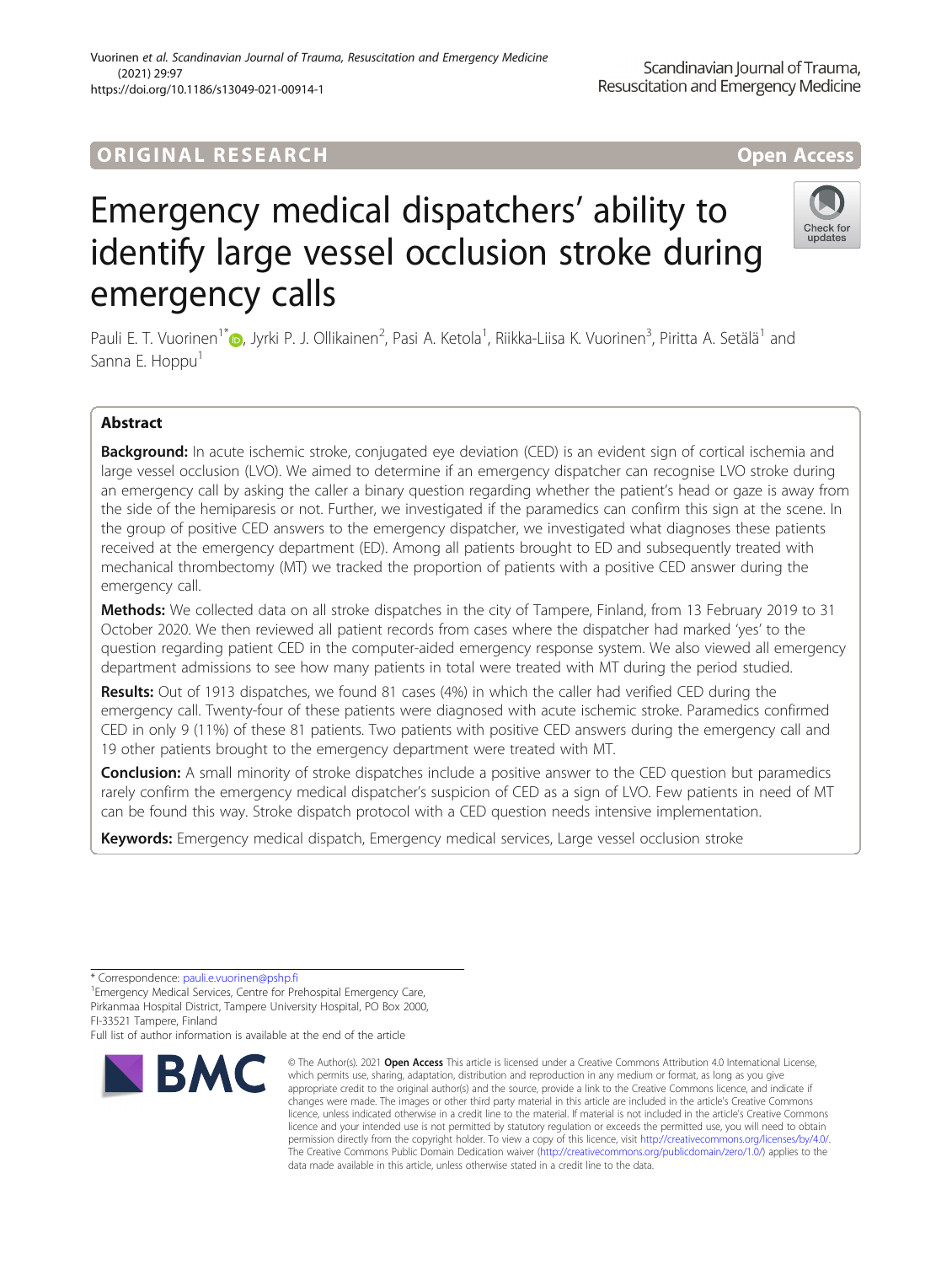## **Background**

In acute ischemic stroke (AIS) due to a large vessel occlusion (LVO), two million neurons perish every minute the artery remains blocked  $[1]$  $[1]$ . In high-priority dispatches, only few patients truly benefit from high-speed driving with lights and sirens, considering that this type of driving endangers the common traffic flow [[2\]](#page-5-0). AIS is the one where every single minute counts [[3,](#page-5-0) [4](#page-5-0)] and even some overtriage is considered acceptable to achieve time critical interventions in time [\[5](#page-5-0)].

Extensive measures have been implemented to reduce the in-hospital delays of door-to-treatment-time to recanalise the occluded artery by means of pharmacological thrombolysis or endovascular mechanical thrombectomy (MT) of LVO [[6,](#page-5-0) [7\]](#page-5-0). Despite such efforts, prehospital delays reduce the likelihood of achieving the best post-AIS outcome. Continual stroke awareness campaigns directed at the public are needed to decrease onset-to-call times [\[8](#page-5-0)]. It takes only a median of 3 min after receiving the emergency call to dispatch the emergency medical services (EMS) [\[9](#page-5-0)], but dispatching the EMS with a correct suspicion of stroke increases the probability of the paramedics recognising an actual stroke case [\[10](#page-5-0)]. When the paramedics suspect stroke, they are more likely to give the appropriate prenotification to the receiving hospital, which in turn decreases the in-hospital delay [\[11](#page-5-0)].

Endovascular treatment of LVO with or without thrombolysis has been shown to be more effective than thrombolysis alone but this intervention is available only in comprehensive stroke centres  $[12]$  $[12]$ . The AIS management guidelines of the American Heart Association and American Stroke Association encourage the seeking of accurate methods to distinguish AIS without LVO from AIS caused by LVO by the paramedics already at the scene [\[13\]](#page-5-0). A multitude of strategies with differing performances are available to detect LVO, but few have been validated in true prehospital use [[14](#page-5-0)].

We have previously introduced a LVO scale for prehospital use utilising a binary question regarding whether the patient's head or gaze is away from the side of the hemiparesis, i.e. conjugated eye deviation (CED) question [[15](#page-5-0)]. Reports on the emergency center's ability to detect large vessel occlusion have not been published. A suspicion of LVO noted already during the emergency call could change the EMS' stroke protocol. For example, sending a mobile stroke unit to the scene would give a definitive answer regarding whether the patient should be directed primarily to a comprehensive stroke centre bypassing the primary stroke centre [\[16\]](#page-5-0). Activation of a helicopter EMS unit to remote missions with suspected LVO could be a valuable method to decrease prehospital delays before LVO recanalization [[17\]](#page-5-0).

Our aim was to investigate how the CED question is answered in emergency call processing. We put further emphasis on reporting whether the paramedics concurred with a positive CED answer in the emergency call and defining the characteristics of patients dispatched with suspected LVO in the city of Tampere, Finland. Finally, we aimed to find out what is the proportion of the emergency medical dispatcher's suspicion of CED among all patients treated with MT.

## **Methods**

## Setting

Tampere is the third biggest city in Finland, with about 230,000 inhabitants, and is the central city of the Pirkanmaa hospital district. The emergency department (ED) of Tampere University Hospital serves as the only ED for the city's residents and as a comprehensive stroke centre for the hospital's specific catchment area encompassing a population of about 900,000. The ED has up to 100,000 patient admissions yearly and there are 20–30 physicians on call depending on the shift. The hospital has an on-call neurologist 24/7 and an interventional radiologist performing approximately 200 MT yearly. All EMS missions in the city of Tampere are operated by the Tampere region rescue department. The yearly number of EMS missions in the city of Tampere is approximately 30,000. The ambulances sent to all suspected stroke dispatches are staffed with an advanced life support trained nurse paramedic, with a degree from the university of applied sciences for health care. The nurse paramedic has a working partner with a similar education or an emergency medical technician.

Puolakka et al. [\[9](#page-5-0)] describe in detail the emergency call processing used prior to 2018 for suspected stroke cases in Finland. The emergency call processing for stroke is congruent with the Medical Priority Dispatch System card #28 [[18\]](#page-5-0). The Finnish Emergency Response Centre Agency renewed their entire emergency response system to a computer-aided system named Emergency Response Integrated Common Authorities (ERICA). When ERICA was introduced (over the years 2018 and 2019), the facearm-speech triad or the caller's suspicion of a stroke, with the symptoms' onset time (6 h as the equator) were accompanied by the CED question regarding whether the patient's face or gaze is turning away from the side of the hemiparesis or not. The dispatcher may answer this question with 'no', 'yes' or 'unknown'. The stroke dispatch's priority is unaffected by the answer, but a positive answer generates an additional notification to the EMS field commander. The dispatcher may also leave the CED question unanswered during the call.

## Study design

We retrospectively reviewed all stroke dispatches in the city of Tampere from the 13 February 2019 until 31 October 2020.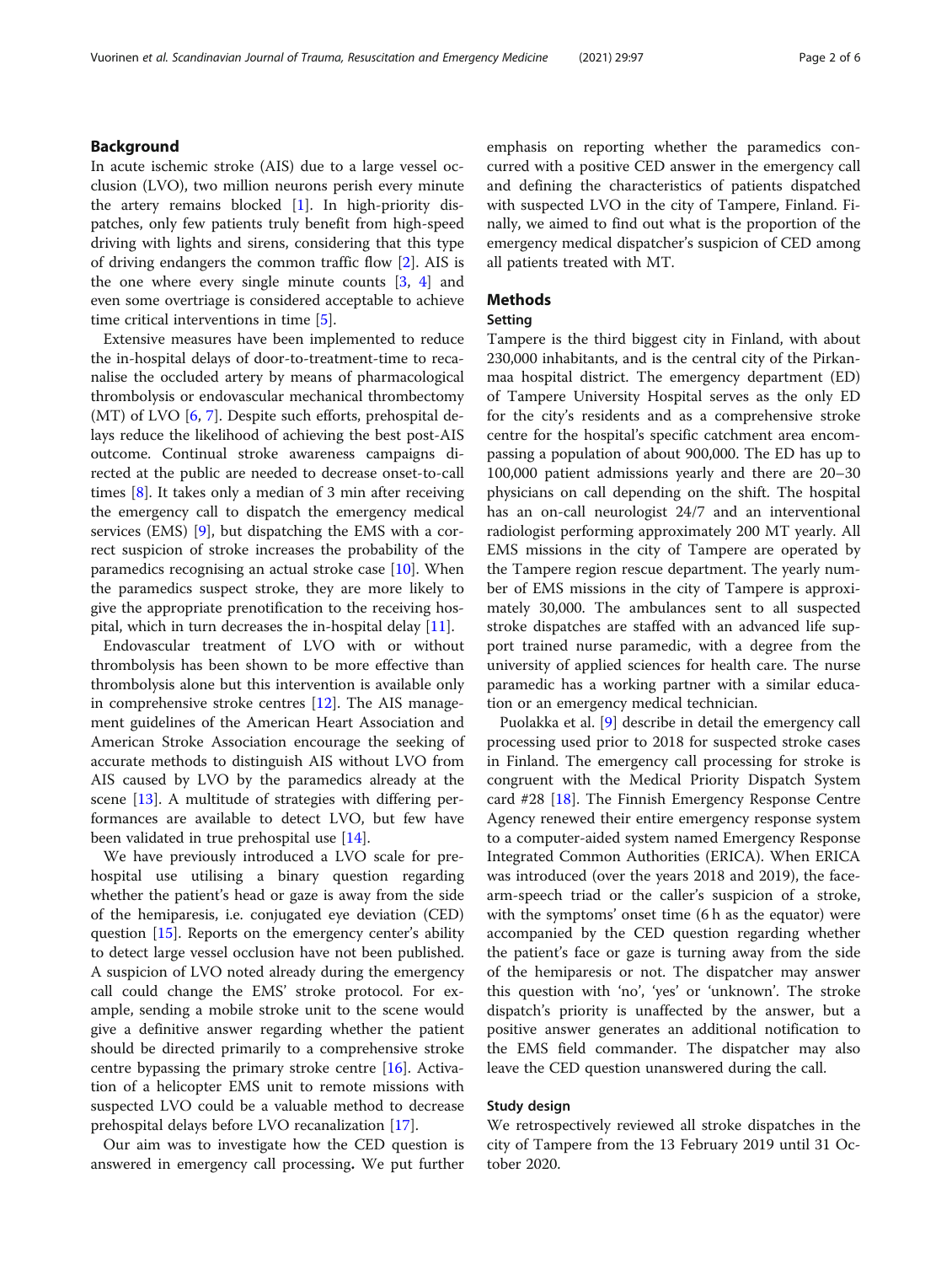## Data collection

We verified the answer to the CED question from the ERICA reports. The patient data from stroke dispatches with a positive answer to the CED question was obtained from the electronic patient records. From those EMS missions where the paramedics decided that the patient was not in need of ambulance transport to the ED, we retrieved a copy of the EMS report. We also went through the patient admission records of the Tampere University Hospital ED to establish the exact number of MT patients from the city of Tampere during the same period.

## **Statistics**

We used the spreadsheet software Microsoft Excel 2016 (Microsoft Corporation, Redmond, USA) to analyse the data. Descriptive continuous variables were expressed with medians and interquartile ranges. A chi-square test was used for categorical statistical comparison and a student's t-test for continuous comparisons. A p-value of less than 0.05 was regarded as significant.

#### **Ethics**

The Ethics Committee of the Tampere University Hospital supported the study design (ETL R20082R), and permission to view the patient records was given by the hospital's medical director. Informed consent was deemed unnecessary due to the retrospective chartreview design of the study.

#### Results

We found a total of 1913 EMS dispatches with dispatcher-suspected stroke, of which 1491 (78%) were high priority. The answer to the CED question was available for 1900 dispatches: answers were 'no', 'yes', and 'unknown' in 688 (36%), 81 (4%) and 810 (43%) dispatches, respectively, while in 321 (17%) dispatches, the question was unanswered.

Of the 81 cases with positive answers to the CED question gained during dispatch, 24 cases (30%) were diagnosed in the ED as AIS, four cases (5%) were diagnosed as spontaneous intracerebral haemorrhage, 10 cases were not transported by ambulance to the ED, and stroke was not identified in the remaining 43 cases (53%). Table [1](#page-3-0) presents the characteristics of the 81 patients with a positive CED answer. Diagnoses set at the ED were symptom-based (ICD-10 R19.5–R55) in 13 patients of the whole group of 81. Twenty-one patients (26%) were discharged directly from the ED.

Figure [1](#page-4-0) shows the proportions of the four different possible responses to the CED question and the proportions of the subgroups among the patients with a positive CED answer. Only 9 (11%) of the 81 patients with positive CED answers during the emergency call presented evident CED when the paramedics arrived at the scene. In one patient,

CED abated during the transport. This patient was found to be the only one with incongruent CED presentation when the reports of the paramedics and the patient records were compared. Six of the true positive CED patients had AIS, one had spontaneous intracerebral haemorrhage and two had postictal Todd's paresis. Two patients were treated with MT. One of the AIS patients with CED had no clear target for endovascular treatment and showed a good resolution of stroke symptoms with thrombolysis. This patient had previously had AIS years earlier, and this new stroke possibly worsened the clinical picture. It was considered that three AIS patients would not benefit from recanalization therapy due to severely disabling dementia, and therefore angiographic imaging was considered redundant.

Altogether, 21 patients with LVO and MT were transported from the city of Tampere to the ED by ambulance during the study period. This means that the dispatcher's question about CED found 10% of patients in need of an immediate endovascular procedure.

During the follow-up there were 1065 CED questions with 'yes', 'no' or 'unknown' answers during day shifts and 514 during night shifts. The CED question was left unanswered 197 times during day shifts and 124 times during night shifts, meaning that the CED question was significantly more frequently left unanswered during night shifts than during day shifts ( $p = 0.036$ ). The options 'yes', 'no', 'unknown' and 'unanswered' were evenly distributed within the shifts (data not shown).

## **Discussion**

This is the first study to report the effect of a stroke dispatch protocol with an added routine binary question about an evident cortical sign: conjugated eye deviation. The dispatcher got a positive answer to the CED question in 4% of the suspected stroke dispatches. Further analyses revealed that the paramedics observed true CED in 11% of these suspected LVO cases and that of all the MT patients from the city of Tampere only 10% were in this group of positive CED answers.

The only previous study to report the prevalence of confirmed LVO strokes among dispatcher- or paramedicsuspected strokes is the PLUMBER study [[19](#page-5-0)]. Curiously, the rate of LVO prevalence reported in the PLUMBER study (4.9%) was similar to the proportion of positive answers to the CED question in our study (4%). Unfortunately, we found many false positives, and only a minority of the patients we truly wanted to find: patients in need of MT. Krebes et al. [\[20\]](#page-5-0) also report visual disturbance including CED mentioned in 5% of emergency calls concerning stroke but do not report its association with LVO.

A great deal of research has been conducted concerning the emergency medical dispatcher's sensitivity towards recognising stroke per se during an emergency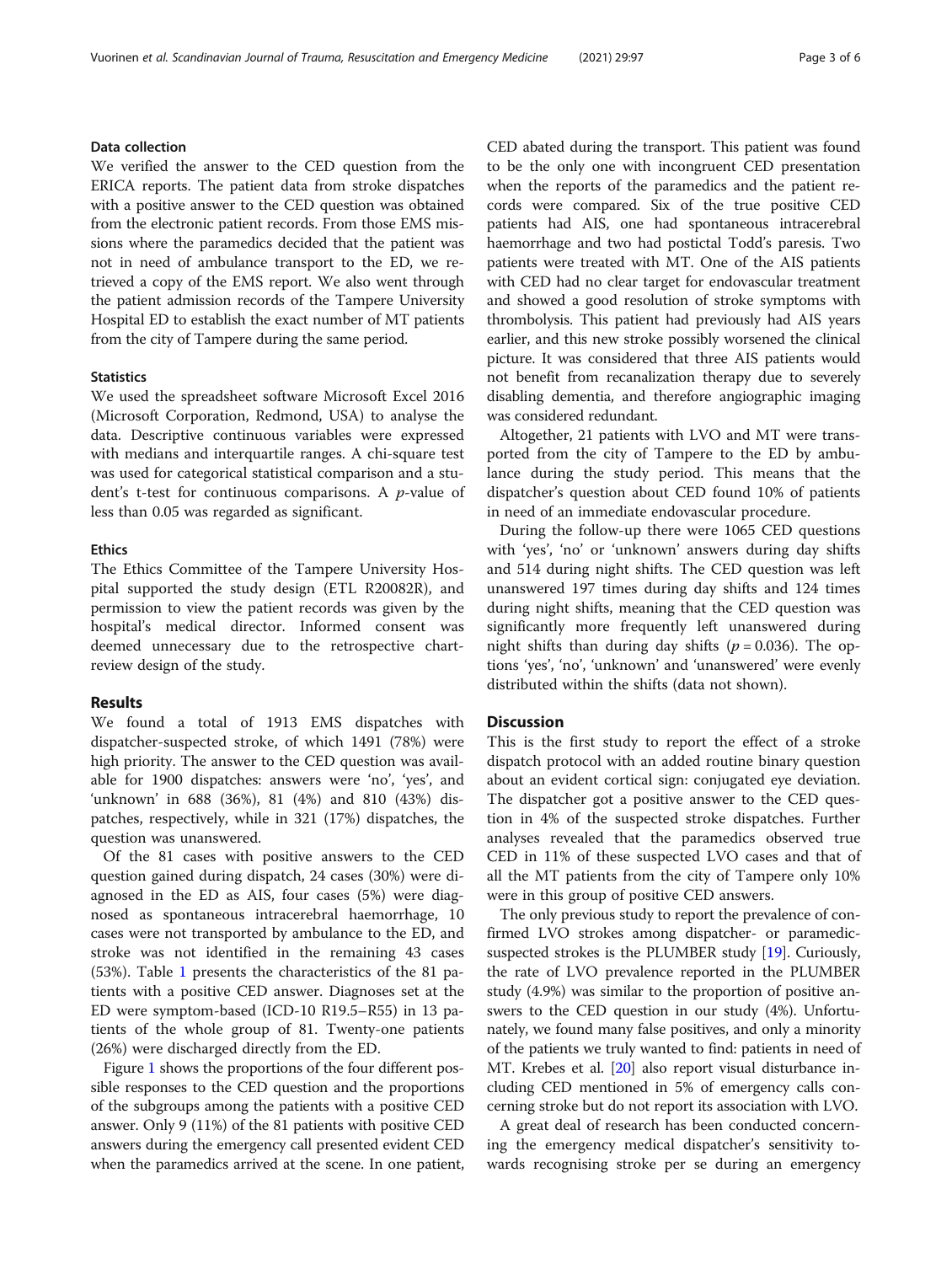<span id="page-3-0"></span>Vuorinen et al. Scandinavian Journal of Trauma, Resuscitation and Emergency Medicine (2021) 29:97 Page 4 of 6

|                                                                                                                              | n, (%),<br>$[Q1-Q3]$ |
|------------------------------------------------------------------------------------------------------------------------------|----------------------|
| Median age, years                                                                                                            | 75 [62-<br>901       |
| Gender male                                                                                                                  | 36 (44)              |
| Location of the FMS mission                                                                                                  |                      |
| Private residence                                                                                                            | 48 (59)              |
| Healthcare facility / nursing home / assisted living                                                                         | 22 (27)              |
| Public location                                                                                                              | 11 (14)              |
| Medical History <sup>a</sup>                                                                                                 |                      |
| Hypertension                                                                                                                 | 53 (65)              |
| <b>Diabetes</b>                                                                                                              | 25 (31)              |
| Atrial fibrillation                                                                                                          | 21 (26)              |
| Dementia                                                                                                                     | 21 (26)              |
| Previous CVA                                                                                                                 | 23 (28)              |
| Existing advance care planning                                                                                               | 17 (21)              |
| Gaze deviation                                                                                                               |                      |
| Verified by the paramedics                                                                                                   | 9(11)                |
| Verified in the ED                                                                                                           | 8(10)                |
| ED diagnosis                                                                                                                 |                      |
| <b>AIS</b>                                                                                                                   | 24 (30)              |
| treated with MT                                                                                                              | 2                    |
| Spontaneous ICH                                                                                                              | 4(5)                 |
| Traumatic ICH                                                                                                                | 3(4)                 |
| Epileptic seizure                                                                                                            | 6(7)                 |
| Infection                                                                                                                    | 5(6)                 |
| Symptom-based diagnosis                                                                                                      | 13 (16)              |
| Hypoglycaemia                                                                                                                | 2(3)                 |
| Aftermath of CVA                                                                                                             | 3(4)                 |
| Intoxication                                                                                                                 | 3(4)                 |
| Other                                                                                                                        | 8(10)                |
| (traumatic brain injury, mydriasis, hypotension, kidney<br>failure, arthritis, hydrocephalus, gluteal trauma,<br>monitoring) |                      |
| No ED admission                                                                                                              | 10(12)               |

Table 1 Characteristics of patients with a positive answer to the conjugated eye deviation question  $(n = 81)$ 

a Described in the ED admission report

AIS Acute ischemic stroke, CVA Cerebrovascular accident, ED Emergency department, EMS Emergency medical services, ICH Intracerebral haemorrhage, MT Mechanical thrombectomy

call [\[21\]](#page-5-0). A stroke diagnosis is highly probable when the caller spontaneously mentions the word 'stroke' [\[22](#page-5-0)]. Studies have repeatedly called attention to the fact that false negative dispatch codes in stroke patients are often due to initial words mentioned by the caller in an emergency call such as 'fall', 'sick person' and 'unconsciousness/confusion' [\[22,](#page-5-0) [23](#page-5-0)]. We also believe that this explains why, in our study, the CED question found only a minority of patients being in need of MT. Patients with LVO collapse at the moment of arterial occlusion, they might have global aphasia or they present with a grave wake-up stroke. Therefore hemiparesis remains unnoticed. The ERICA protocols for an unconscious, a sick or a fallen person do not direct the dispatcher to ask whether there are stroke symptoms present, let alone about possible CED.

One could assume that a binary question about the direction of the patient's gaze could be easily incorporated into the dispatch protocol for stroke. Yet in most of the dispatches in our study, the answer to the CED question was 'unknown' or the question was unanswered. There are a number of possible explanations for this. First, the protocol was updated at the same time as the introduction of an entirely different, computeraided emergency response system. It is impossible to describe exactly the process of implementing the CED question before deploying ERICA. During the first months after ERICA's deployment, the dispatchers expressed their frustration about the increased workload and problems in implementing the new system. These circumstances may have been a factor in the variation of the unanswered CED questions between different shifts.

Second, few emergency medical dispatchers in Finland are healthcare professionals and have not necessarily understood the importance of prehospital LVO recognition. Third, a positive answer to the CED question did not visibly influence the stroke dispatch itself or its priority from the dispatcher's perspective because it only generated an additional notice for the EMS field commander. Compared to the universally known Face Arm Speech, CED is not a commonly identified stroke symptom. An average bystander would be unlikely to mention it spontaneously on the phone.

Fourth, if the emergency caller is an anxious family member of the LVO patient, the caller might not be willing to raise the distressed patient's eyelids to look at the patient's eyes.

Lawner et al. [[24\]](#page-5-0) emphasized the importance of extensive training of paramedics to improve the accuracy of the LVO scale. High-quality implementation is also needed for emergency dispatch protocols that aim to identify suspected LVO.

The study raises more questions than it answers. While we learned that a simple binary question about the direction of the stroke patient's gaze is not a feasible way of detecting LVO, we still do not know how to positively identify LVO in patients during the emergency call. We also did not come to a definitive conclusion as to why only a minority of responses to the CED questions were 'yes' or 'no' (as opposed to 'unknown' or the question remaining unanswered). We wonder how there can be 72 patients in whom the caller gave a positive answer to the CED question but the paramedics didn't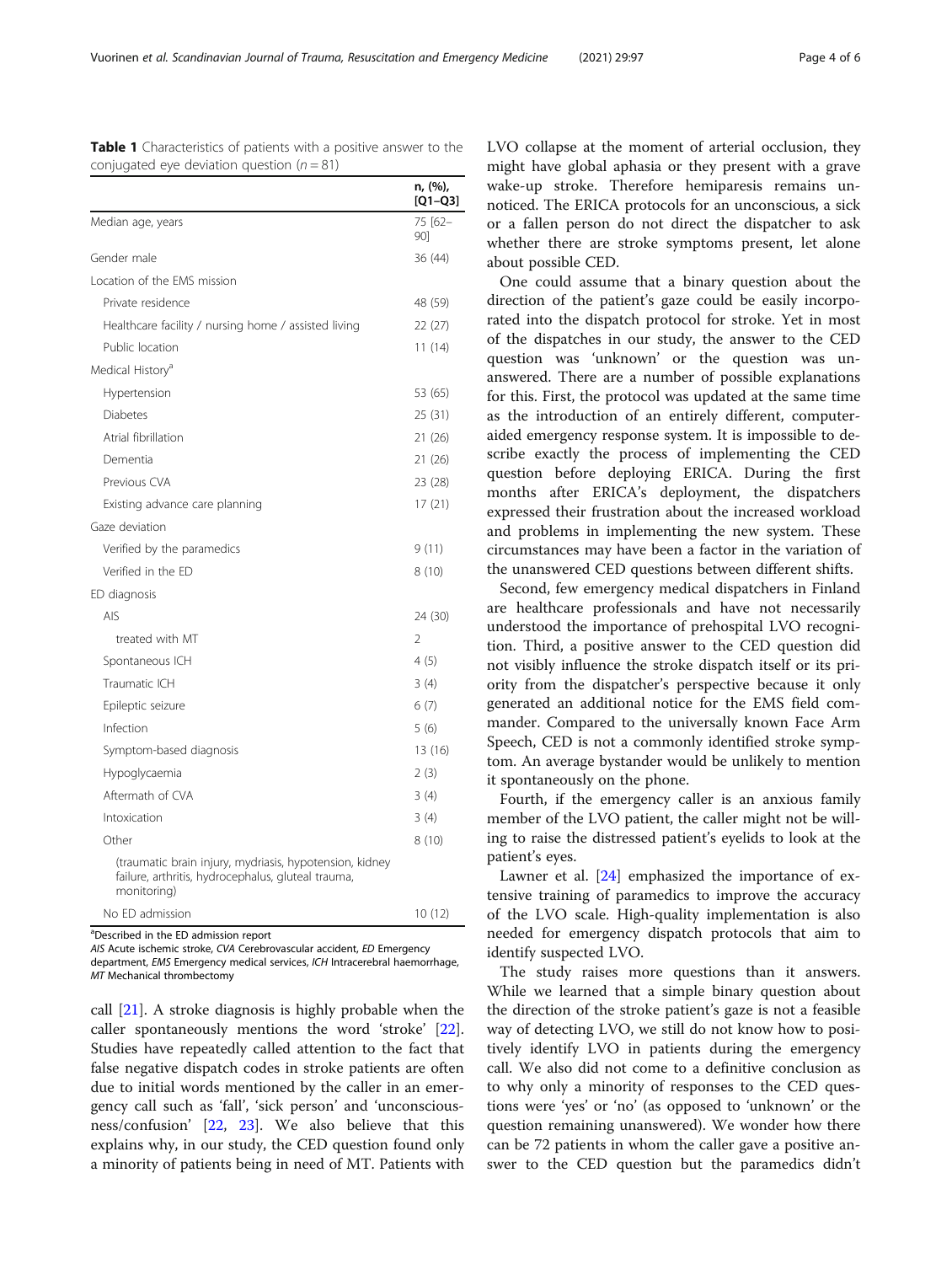<span id="page-4-0"></span>

perceive CED at the scene. We cannot confirm whether the CED had subsided before ambulance arrival, the caller answered the CED incorrectly or the dispatcher marked the answer incorrectly to the ERICA report. To investigate this further we would need to analyse the emergency call recordings.

#### Strengths and limitations

The single-centre design is this study's greatest strength. The study population comprises the residents of a single city. Emergency calls are handled by a national emergency response centre using a strict computer-based protocol. Every stroke dispatch in this study was operated by one EMS agency, and every patient transported was taken to the same university hospital ED. All of these eliminate the bias multiple operators could produce in different phases of care. We are not aware that any other emergency response centre or EMS agency has yet attempted to identify LVO during the emergency call.

Due to the retrospective design there is a minute possibility that there are additional EMS missions where the dispatcher first began with the stroke dispatch protocol and answered the CED question but then decided to use e.g. an 'unconscious person' dispatch code. These cases would not have come up in our search since we reviewed only EMS missions with suspected stroke dispatch as the final dispatch code.

This study was not determined to investigate differences in the prevalence of LVO in patients across the different possible responses given by emergency callers to the CED question. A computed tomography angiography was performed only on patients with serious stroke symptoms and who were thought likely to benefit from MT. We did not further investigate the group of patients with a 'no' answer to the CED question, and

hence we are unable to extract a figure for specificity or for a negative predictive value. All these limitations point to the need to further study the contents of the emergency calls involving LVO patients.

## Conclusion

An emergency medical dispatcher suspects CED as a sign of LVO in 4% of stroke dispatches, but only 10% of patients in need of MT can be found this way. Our study could not show that mobile stroke unit or helicopter EMS is worth dispatching with a CED question. However, in the future, the potential of emergency response centres in identifying LVO is worth exploring. The studies must pay attention to the simplicity and proper implementation of the set of questions.

#### Data sharing

Deidentified data will be preserved for 10 years after publication. Proposals for data sharing should be directed to the corresponding author by email.

#### Abbreviations

AIS: Acute ischemic stroke; CED: Conjugated eye deviation; ED: Emergency department; EMS: Emergency medical services; ERICA: Emergency Response Integrated Common Authorities; LVO: Large vessel occlusion; MT: Mechanical thrombectomy

#### Acknowledgments

We thank MD, PhD Jarkko Harju and MD, PhD Heikki Kiiski for their valuable comments on the manuscript.

#### Authors' contributions

Every author took part in planning the study. PV and PK gathered the data. PV as the corresponding author is responsible for the data analysis and writing the original draft of the manuscript. All authors had equal contribution in reviewing and editing the draft. The authors read and approved the final manuscript.